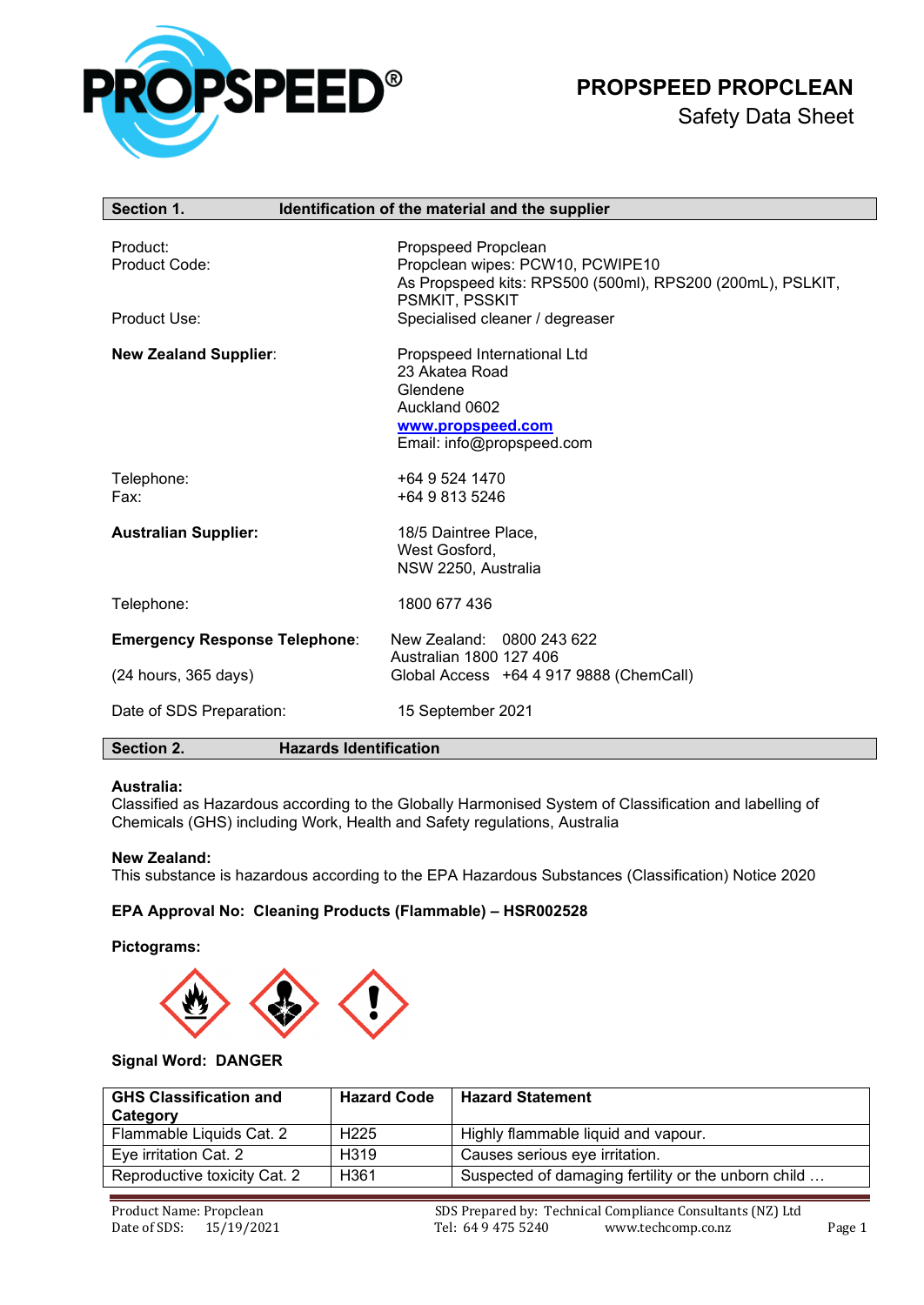| Specific target organ toxicity $-$   H373 | May cause damage to organs through prolonged or |
|-------------------------------------------|-------------------------------------------------|
| repeated exposure Cat. 2                  | repeated exposure.                              |

| <b>Prevention Code</b> | <b>Prevention Statement</b>                                               |
|------------------------|---------------------------------------------------------------------------|
| P <sub>103</sub>       | Read label before use.                                                    |
| P <sub>201</sub>       | Obtain special instructions before use.                                   |
| P <sub>202</sub>       | Do not handle until all safety precautions have been read and understood. |
| P210                   | Keep away from sparks, open flames or hot surfaces. No smoking.           |
| P233                   | Keep container tightly closed.                                            |
| P240                   | Ground/bond container and receiving equipment.                            |
| P241                   | Use explosion-proof electrical, ventilating and lighting                  |
| P242                   | Use only non-sparking tools.                                              |
| P243                   | Take precautionary measures against static discharge.                     |
| P260                   | Do not breathe fumes and vapours.                                         |
| P <sub>264</sub>       | Wash hands thoroughly after handling.                                     |
| P280/1                 | Wear protective clothing and equipment                                    |

| <b>Response Code</b> | <b>Response Statement</b>                                                               |
|----------------------|-----------------------------------------------------------------------------------------|
| P314                 | Get medical advice/attention if you feel unwell.                                        |
| P338                 | Remove contact lenses, if present and easy to do. Continue rinsing.                     |
| $P303 +$             | IF ON SKIN (or hair): Remove/Take off immediately all contaminated clothing. Rinse skin |
| P361+P353            | with water/shower.                                                                      |
| $P305 +$             | IF IN EYES: Rinse cautiously with water for several minutes. Remove contact lenses, if  |
| P351+P338            | present and easy to do. Continue rinsing.                                               |
| $P308 + P313$        | IF exposed or concerned: Get medical advice/ attention.                                 |
| $P337 + P313$        | If eye irritation persists: Get medical advice/attention.                               |
| P370 + P378          | In case of fire: Use water spray or fog for extinction                                  |

| <b>Storage Code</b> | <b>Storage Statement</b>                     |
|---------------------|----------------------------------------------|
| P405                | Store locked up.                             |
| P403 + P235         | Store in a well-ventilated place. Keep cool. |

| <b>Disposal Code</b> | <b>Disposal Statement</b>                 |
|----------------------|-------------------------------------------|
| P501                 | Dispose of according to local regulations |

# **Section 3. Composition / Information on Hazardous Ingredients**

| <b>Ingredients</b> | $Wt\%$ | <b>CAS NUMBER.</b> |
|--------------------|--------|--------------------|
| Ethanol            | <95    | 64-17-5            |
| Methanol           | <5     | 67-56-1            |
| Water              | Bal    | 7732-18-5          |

| Section 4.   | <b>First Aid Measures</b>                                                                                                                                                                                                                                                                                          |
|--------------|--------------------------------------------------------------------------------------------------------------------------------------------------------------------------------------------------------------------------------------------------------------------------------------------------------------------|
| If in Eyes   | Rinse cautiously with water for several minutes. Remove contact lenses, if present<br>and easy to do. Continue rinsing. If eye irritation persists: Get medical<br>advice/attention.                                                                                                                               |
| If on Skin   | Remove/Take off immediately all contaminated clothing and footwear. Rinse skin with<br>water/shower. Seek medical help if needed.                                                                                                                                                                                  |
| If Swallowed | Rinse mouth. Never give anything by mouth to an unconscious person. INDUCE<br>vomiting with finger down the back of the throat, ONLY IF CONSCIOUS.<br>Lean patient forward or place on left side (head-down position, if possible) to maintain<br>open airway and prevent aspiration. Seek medical help if needed. |
| If Inhaled   | Remove to fresh air and keep at rest in a position comfortable for breathing. Get<br>medical attention if needed.                                                                                                                                                                                                  |

# **Most important symptoms and effects, both acute and delayed** Symptoms: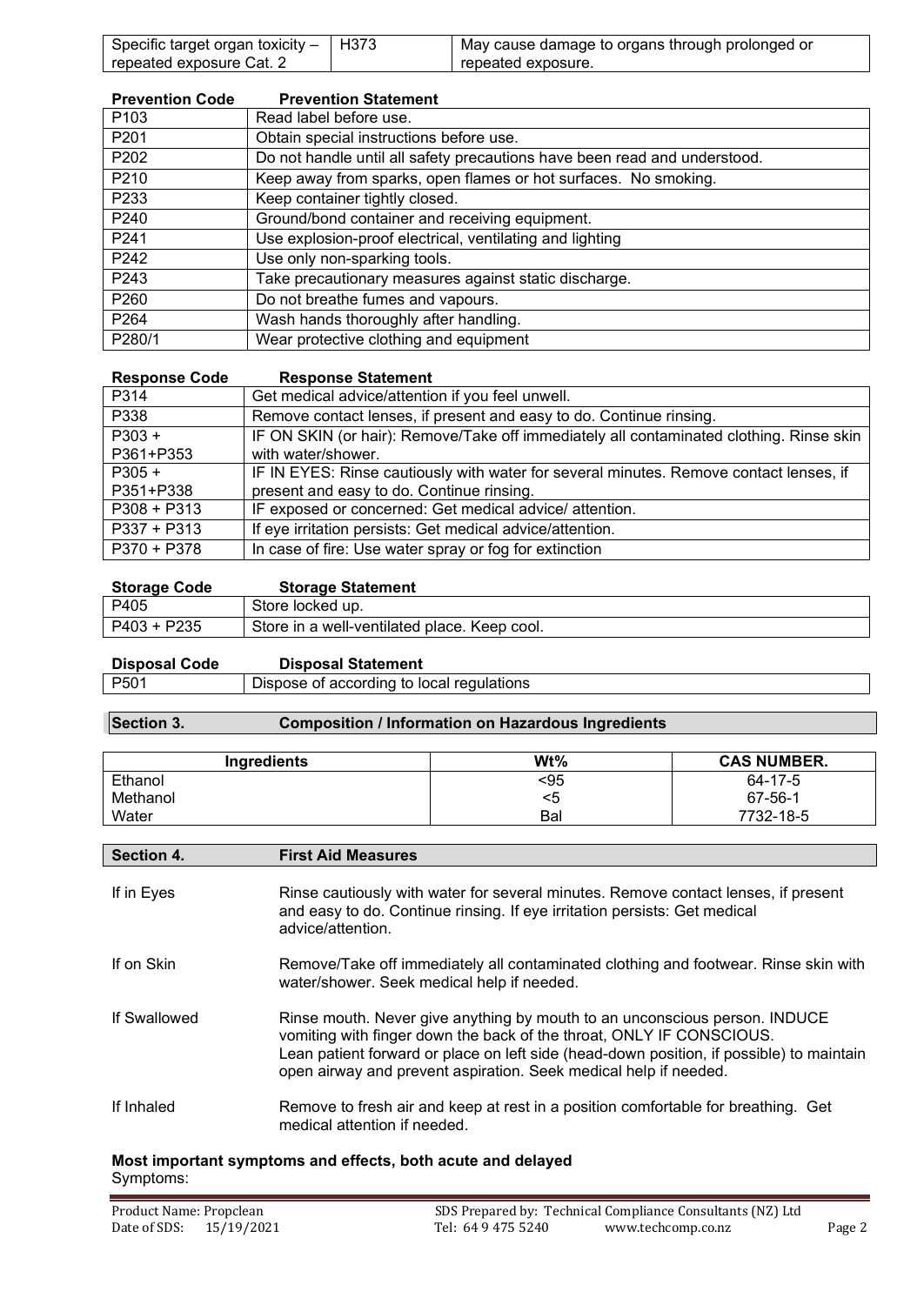| Ingestion:      | Not applicable.                                                                                                            |
|-----------------|----------------------------------------------------------------------------------------------------------------------------|
| Inhalation:     | Not applicable.                                                                                                            |
| Skin:           | Not applicable.                                                                                                            |
| Eye:            | Causes serious eye irritation.                                                                                             |
| <b>Chronic:</b> | Suspected of damaging fertility or the unborn child.<br>May cause damage to organs through prolonged or repeated exposure. |

| Section 5.<br><b>Fire Fighting Measures</b> |                                                                                 |
|---------------------------------------------|---------------------------------------------------------------------------------|
|                                             |                                                                                 |
| <b>Hazard Type</b>                          | Flammable liquid                                                                |
| <b>Hazards from</b>                         | On combustion, may emit toxic fumes of carbon monoxide (CO)                     |
| combustion                                  |                                                                                 |
| products                                    |                                                                                 |
| <b>Suitable Extinguishing</b>               | Water spray or fog. Foam.                                                       |
| media                                       | Carbon dioxide.                                                                 |
|                                             | Dry chemical powder.                                                            |
|                                             | Bromochlorodifluoromethane (BCF) (where regulations permit).                    |
| <b>Precautions for</b>                      | Alert Fire Brigade and tell them location and nature of hazard.                 |
| firefighters and                            | May be violently or explosively reactive.                                       |
| special protective                          | Wear breathing apparatus plus protective gloves.                                |
| clothing                                    | Prevent, by any means available, spillage from entering drains or water course. |
|                                             | Consider evacuation (or protect in place)                                       |
|                                             | Fight fire from a safe distance, with adequate cover.                           |
|                                             | If safe, switch off electrical equipment until vapour fire hazard removed.      |
|                                             | Use water delivered as a fine spray to control the fire and cool adjacent area. |
|                                             | Avoid spraying water onto liquid pools.                                         |
|                                             | Do not approach containers suspected to be hot.                                 |
|                                             | Cool fire exposed containers distance to source of ignition.                    |
|                                             | Heating may cause expansion / decomposition with violent rupture of containers. |
| <b>HAZCHEM CODE</b>                         | 2YE                                                                             |
|                                             |                                                                                 |

| <b>Section 6.</b> | <b>Accidental Release Measures</b> |
|-------------------|------------------------------------|
|                   |                                    |

Avoid any exposure. Do not smoke, use open fire or other sources of ignition. For personal protection, see section 8. Clean up all spills immediately. Avoid breathing vapours and contact with skin and eyes.

Small Spills:

Contain and absorb small quantities with vermiculite or other absorbent material. Wipe up. Collect residues in a flammable waste container.

# Major Spills:

Water spray or fog may be used to disperse/absorb vapour. Contain spill with sand, earth or vermiculite. Use only spark-free shovels and explosion proof equipment. Collect recoverable product into labeled containers for recycling. Absorb remaining product with sand, earth or vermiculite. Collect solid residues and seal in labeled drums for disposal. Wash area and prevent runoff into drains. If contamination of drains or waterways occurs, advise emergency services. Dispose of according to local regulations.

## **Section 7. Handling and Storage**

# **Precautions for safe handling**:

- Read label before use.
- Do not handle until all safety precautions have been read and understood.
- Keep away from sparks, open flames or hot surfaces. No smoking.
- Keep container tightly closed.
- Ground/bond container and receiving equipment.
- Use explosion-proof electrical, ventilating and lighting
- Use only non-sparking tools.
- Take precautionary measures against static discharge.
- Do not breath fumes and vapours.
- Wash hands thoroughly after handling.
- Wear protective clothing and equipment.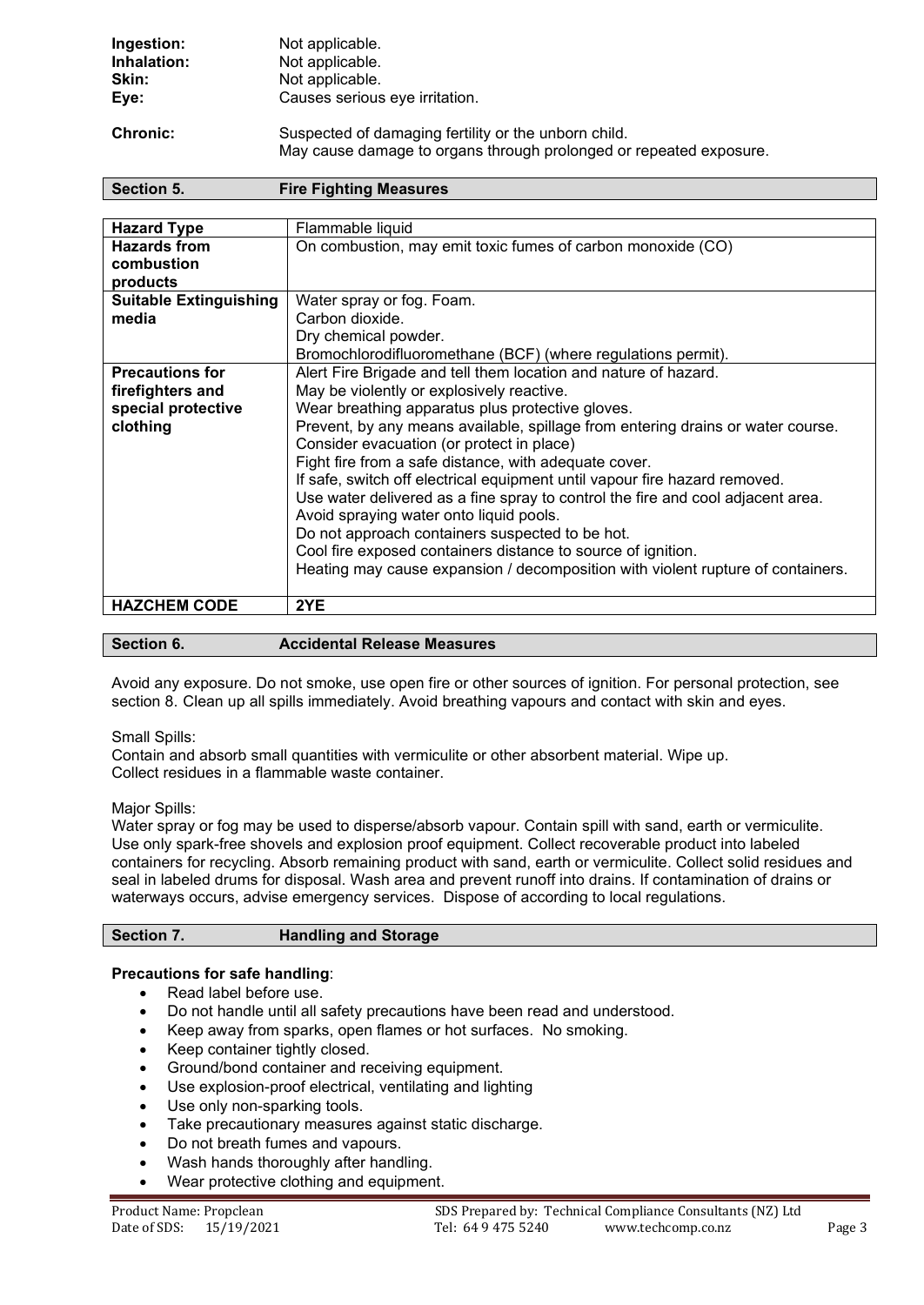- Use in well ventilated area.
- Prevent concentration in hollows and sumps.
- DO NOT enter confined spaces until atmosphere has been checked.
- Vapour may ignite on pumping or pouring due to static electricity.
- Works clothes should be laundered separately.
- Atmosphere should be regularly checked against established exposure standards to ensure safe and working conditions.

## **Conditions for safe storage:**

- Store locked up.
- Store in a well-ventilated place. Keep cool.
- Store in original containers in approved flame-proof area.
- DO NOT store in pits, depressions, basements or areas where vapours may be trapped.
- Keep containers securely sealed.
- Store away from incompatible materials listed in Section 10.
- Protect containers against physical damage and check regularly for leaks.
- Observe manufacturer's storing and handling recommendations.

```
Section 8 Exposure Controls / Personal Protection
```
## **WORKPLACE EXPOSURE STANDARDS (provided for guidance only)**

|                                                   | TWA   |                   | STEL |                   |
|---------------------------------------------------|-------|-------------------|------|-------------------|
| <b>Substance</b>                                  | ppm   | ma/m <sup>3</sup> | ppm  | ma/m <sup>3</sup> |
| Ethanol (Ethyl alcohol) [64-17-5]                 | 1.000 | 1.880             |      |                   |
| Methanol (skin), (bio) (Methyl alcohol) [67-56-1] | 200   | 262               | 250  | 328               |

Workplace Exposure Standard – Time Weighted Average (WES-TWA). The time-weighted average exposure standard designed to protect the worker from the effects of long-term exposure. Workplace Exposure Standard – Short-Term Exposure Limit (WESSTEL). The 15-minute average exposure standard. Applies to any 15- Minute period in the working day and is designed to protect the worker against adverse effects of irritation, chronic or irreversible tissue change, or narcosis that may increase the likelihood of accidents. The WES-STEL is not an alternative to the WES-TWA; both the short-term and time-weighted average exposures apply. Workplace Exposure Standards and Biological Exposure Indices NOV 2020 12TH EDITION.

#### **Engineering Controls:**

None required when handling small quantities.

# **Personal Protection Equipment**



| <b>Eyes</b>        | Tight fitting safety goggles or face shield should be used. Contact lenses pose a<br>special hazard; soft lenses may absorb irritants and all lenses concentrate them.                                                                                                                                                                                                                                                                                |
|--------------------|-------------------------------------------------------------------------------------------------------------------------------------------------------------------------------------------------------------------------------------------------------------------------------------------------------------------------------------------------------------------------------------------------------------------------------------------------------|
| <b>Hands</b>       | Wear PVC gloves and welding gloves.                                                                                                                                                                                                                                                                                                                                                                                                                   |
| <b>Skin</b>        | Wear safety footwear, overalls, impervious protective clothing. Barrier Cream and an<br>eye wash station should be provided.                                                                                                                                                                                                                                                                                                                          |
| <b>Respiratory</b> | In case of inadequate ventilation, use positive pressure full-mask or appropriate<br>cartridge face mask.                                                                                                                                                                                                                                                                                                                                             |
| <b>Hygiene</b>     | Wash hands after handling. When using do not eat, drink or smoke. Personal<br>protection may not be worn during meal breaks. Personal protection must be kept<br>separate from other clothes. Do not store tobacco, food or beverage in work rooms or<br>areas where the product is used. Contaminated clothing to be placed in closed<br>container until disposal or decontamination. Warn cleaning personnel of chemical's<br>hazardous properties. |

| Section 9              | <b>Physical and Chemical Properties</b> |
|------------------------|-----------------------------------------|
|                        |                                         |
| Appearance             | Liauid                                  |
| Colour                 | <b>Colourless</b>                       |
| Odour                  | Alcohol                                 |
| <b>Odour Threshold</b> | Not available                           |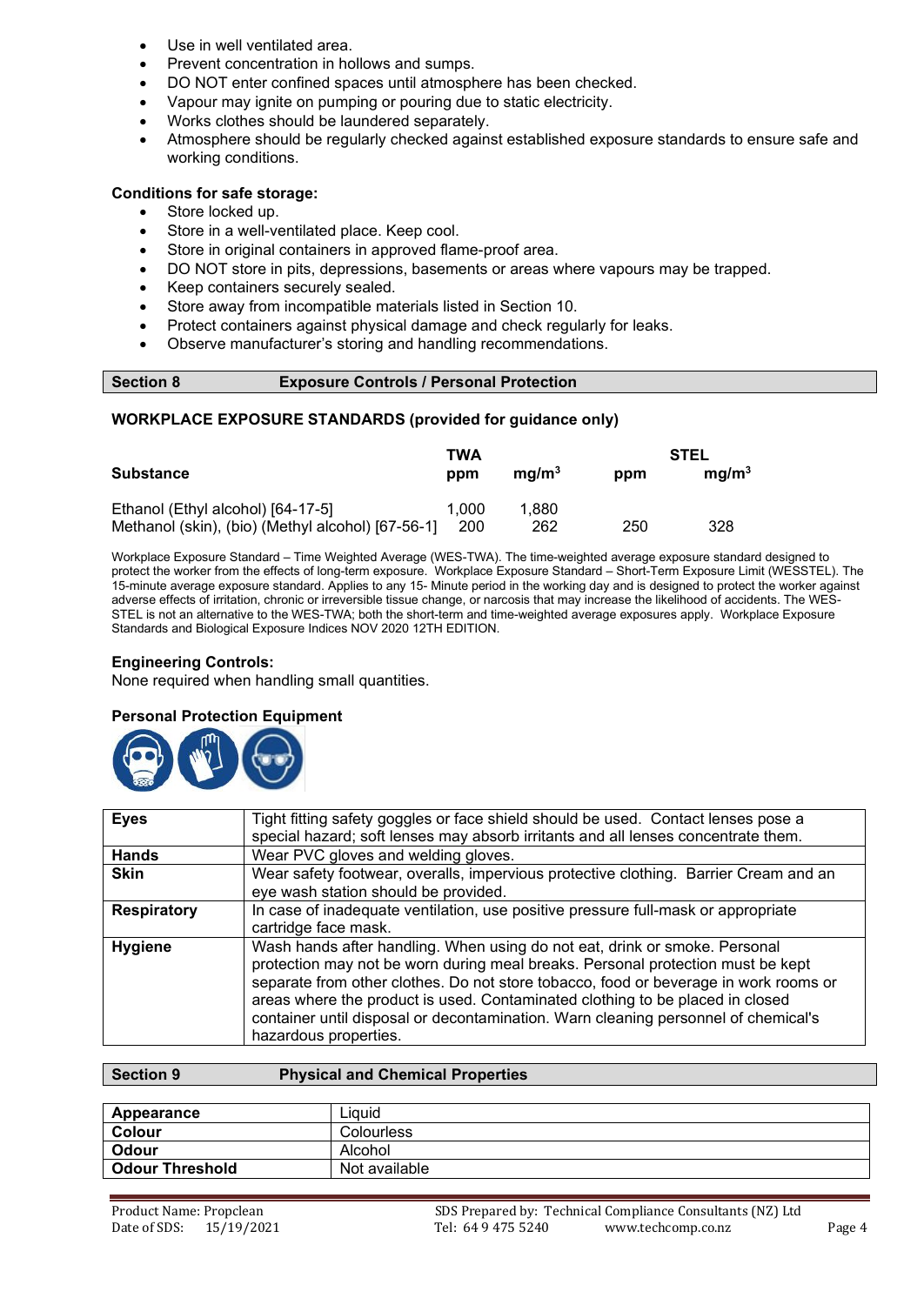| pH                               | Not available                  |
|----------------------------------|--------------------------------|
| <b>Boiling Point</b>             | 78 <sup>°</sup> C              |
| <b>Melting Point</b>             | $-117^{\circ}C$                |
| <b>Freezing Point</b>            | Not available                  |
| <b>Flash Point</b>               | $15^{\circ}$ C                 |
| <b>Flammability</b>              | Not available                  |
| <b>Upper and Lower Explosive</b> | $3.0 - 19%$                    |
| Limits                           |                                |
| <b>Vapour Pressure</b>           | 5700 Pa                        |
| <b>Relative Vapour Density</b>   | $1.59$ (air=1)                 |
| <b>Specific Gravity(water=1)</b> | $0.79 \ (20^{\circ}C)$         |
| <b>Water Solubility</b>          | Completely miscible with water |
| <b>Partition Coefficient:</b>    | Not available                  |
| <b>Auto-ignition Temperature</b> | Not available                  |
| <b>Decomposition Temperature</b> | Not available                  |
| <b>Viscosity</b>                 | Not available                  |
| <b>Particle Characteristics</b>  | Not available                  |
| <b>Evaporation Rate</b>          | Not available                  |

| Section 10. | <b>Stability and Reactivity</b> |
|-------------|---------------------------------|
|-------------|---------------------------------|

| <b>Stability of Substance</b>   | This product is stable under normal conditions.                          |
|---------------------------------|--------------------------------------------------------------------------|
| <b>Possibility of hazardous</b> | Not available                                                            |
| reactions                       |                                                                          |
| <b>Conditions to Avoid</b>      | Avoid heat, flames and other sources of ignition.                        |
| <b>Incompatible Materials</b>   | Avoid reaction with, oxidizers, peroxides, strong acids, acid chlorides, |
|                                 | acid anhydrides, strong alkalis.                                         |
| <b>Hazardous Decomposition</b>  | On combustion, may emit toxic fumes of carbon monoxide (CO).             |
| <b>Products</b>                 |                                                                          |
|                                 |                                                                          |

| <b>Section 11</b> | <b>Toxicological Information</b> |
|-------------------|----------------------------------|
|-------------------|----------------------------------|

# **Acute Effects:**

| <b>Swallowed</b>  | Not applicable.                |  |
|-------------------|--------------------------------|--|
| Dermal            | Not applicable.                |  |
| <b>Inhalation</b> | Not applicable.                |  |
| Eye               | Causes serious eve irritation. |  |
| <b>Skin</b>       | Not applicable.                |  |

# **Chronic Effects:**

| Carcinogenicity               | Not applicable.                                                    |  |
|-------------------------------|--------------------------------------------------------------------|--|
| <b>Reproductive Toxicity</b>  | Suspected of damaging fertility or the unborn child.               |  |
| <b>Germ Cell Mutagenicity</b> | Not applicable.                                                    |  |
| <b>Aspiration</b>             | Not applicable.                                                    |  |
| <b>STOT/SE</b>                | Not applicable.                                                    |  |
| <b>STOT/RE</b>                | May cause damage to organs through prolonged or repeated exposure. |  |
|                               |                                                                    |  |

# **Ingredient Data:**

**Ethanol**

| <b>Toxicity</b>       |                  | <b>Irritation</b> |                     |
|-----------------------|------------------|-------------------|---------------------|
| Oral (rat) LD50       | 7060 mg/kg       | Skin (rabbit)     | 20mg/24hr-moderate  |
| Oral (human) LDLo     | 1400 mg/kg       | Skin (rabbit)     | 400 mg (open)-mild  |
| Oral (man) TDLo       | 50 mg/kg         | Eye (rabbit):     | 100mg/24hr-moderate |
| Oral (man) TDLo:      | $1.40$ mg/kg     | Eye (rabbit)      | 500 mg SEVERE       |
| Oral (woman) TDLo:    | 256 mg/kg/12 wks |                   |                     |
| Inhalation (rat) LC50 | 20,000 ppm/10h   |                   |                     |

# **Methanol**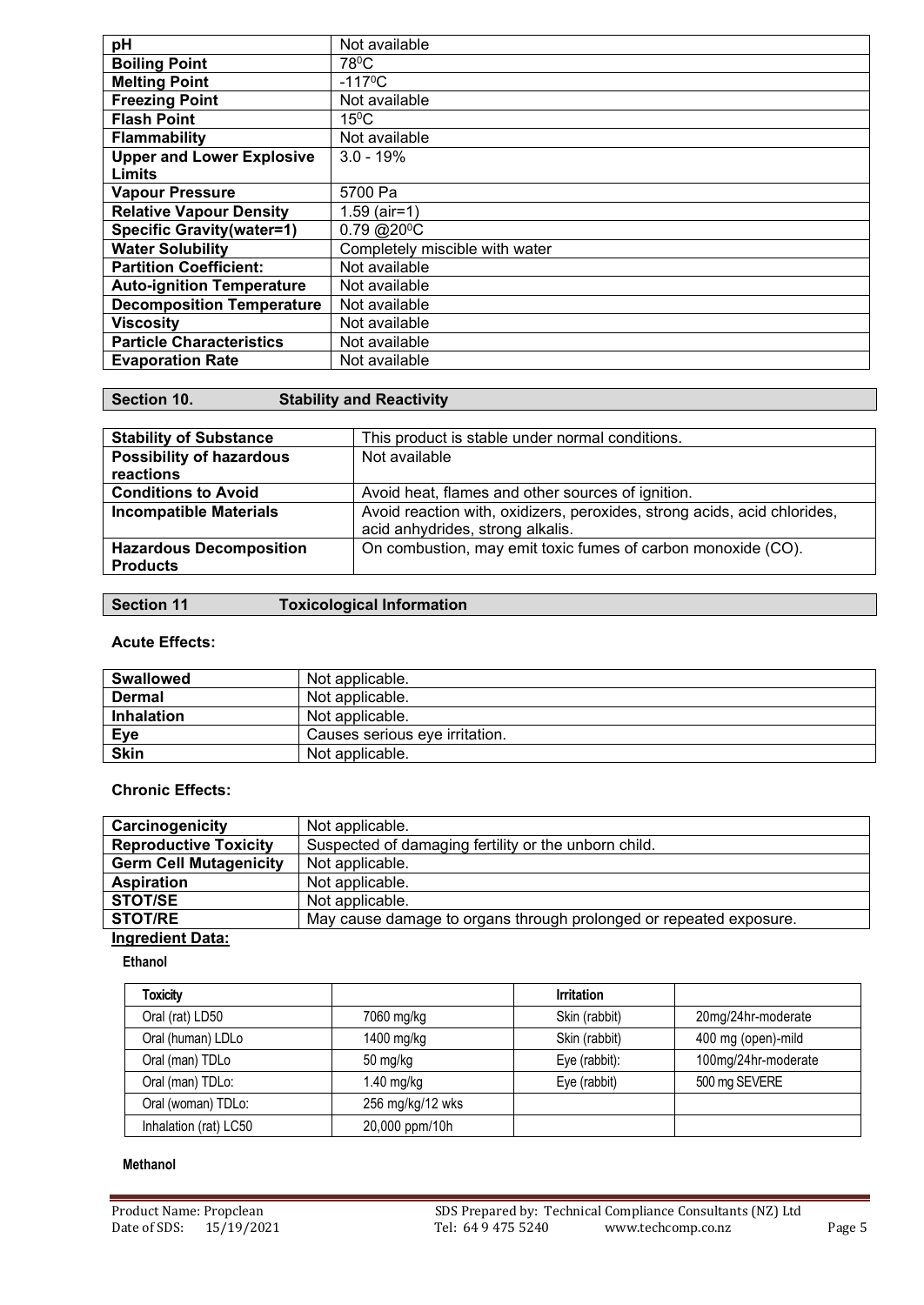| <b>Toxicity</b>         |                         | <b>Irritation</b> |                     |
|-------------------------|-------------------------|-------------------|---------------------|
| Oral (human) LDLo       | 143 mg/kg               | Skin (rabbit)     | 20mg/24hr-moderate  |
| Oral (man) LDLo         | 6422 mg/kg              | Eye (rabbit)      | 40mg moderate       |
| Oral (man) TDLo         | 3429 mg/kg              | Eye (rabbit)      | 100mg/24hr-moderate |
| Oral (rat) TDLo         | 5628 mg/kg              |                   |                     |
| Inhalation (human) TCLo | 86000 mg/m <sup>3</sup> |                   |                     |
| Inhalation (human) TCLo | 300 ppm                 |                   |                     |
| Inhalation (rat) LC50   | 64000 ppm/4h            |                   |                     |
| Dermal (rabbit) LD50:   | 15800 mg/kg             |                   |                     |

## **Section 12. Ecotoxicological Information**

### **This product is not hazardous to the environment.**

| <b>Persistence and degradability</b> |                                | No data available             |  |
|--------------------------------------|--------------------------------|-------------------------------|--|
| <b>Bioaccumulation</b>               |                                | No data available             |  |
| <b>Mobility in Soil</b>              |                                | No data available             |  |
| Other adverse effects                |                                | No data available             |  |
| <b>Toxicity Fish</b>                 | $LC50(96)$ :<br>$T Lm(48Hr)$ : | 11-15mg/L<br>8000mg/L (trout) |  |
| <b>Toxicity Arthropoda</b>           | NOEL 10 g/L/48Hr               | Daphnia) (ICI)                |  |

# **Section 13. Disposal Considerations**

#### **Disposal Method:**

Spent media that has removed toxic chemicals should be examined for specific hazards. Spilled product may be recovered for use if it has not come in contact with liquids or been exposed to significant amounts of gaseous contaminants. Dispose of according to Local Regulations.

Ensure any container holding waste product or contaminated spill media is labelled "Hazardous Waste – Flammable" and that the label also has the Flammable Pictogram, waste type identifier, and the business name, address, and phone number.

**Precautions or methods to avoid:** None known.

| <b>Transport Information</b> |
|------------------------------|
|                              |

**Australia - This product is classified as Dangerous Goods according to the Australian Code for the Transport of Dangerous Goods by Road and Rail (ADG Code) (7th edition).**

**New Zealand - This product is classified as a Dangerous Good for transport in NZ ; NZS 5433:2012**



# **Road, Rail, Sea and Air Transport**

| <b>UN No</b>                | 1170                                                                                                                                                                                                                                                             |
|-----------------------------|------------------------------------------------------------------------------------------------------------------------------------------------------------------------------------------------------------------------------------------------------------------|
| <b>Class - Primary</b>      | 3                                                                                                                                                                                                                                                                |
| <b>Packing Group</b>        |                                                                                                                                                                                                                                                                  |
| <b>Proper Shipping Name</b> | ETHANOL SOLUTION                                                                                                                                                                                                                                                 |
| <b>Marine Pollutant</b>     | No                                                                                                                                                                                                                                                               |
| <b>Special Provisions</b>   | If the product's individual container is below 5L, it can be transported as a<br>non-DG as long as the product packaging is still labelled as per DG<br>requirements and the driver is given safety information in accordance with<br>Chapter 3.4 of the UNRTDG. |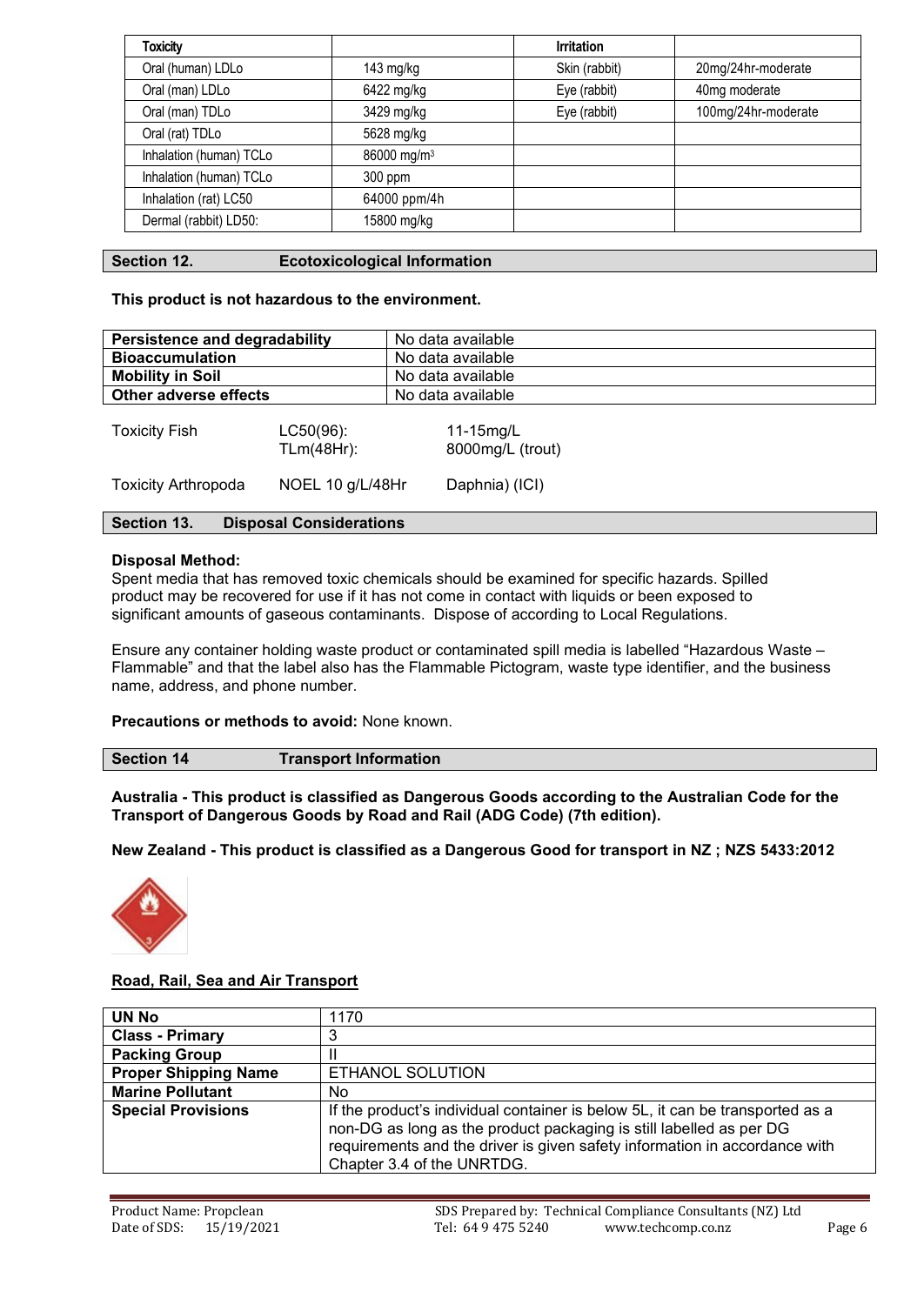| <b>Section 15</b> | <b>Regulatory Information</b> |
|-------------------|-------------------------------|
|-------------------|-------------------------------|

## **Australia:**

Classified as Hazardous according to the Globally Harmonised System of Classification and labelling of Chemicals (GHS) including Work, Health and Safety regulations, Australia.

Not classified as a Scheduled Poison according to the Standard for the Uniform Scheduling of Medicines and Poisons (SUSMP).

#### **New Zealand:**

This substance is classified hazardous according to the EPA Hazardous Substances (Classification) Notice 2020

## EPA Approval Code: **Cleaning Products (Flammable) – HSR002528**

| HSW (HS) Regulations 2017 and EPA Notices | <b>Trigger Quantity</b>            |
|-------------------------------------------|------------------------------------|
| <b>Certified Handler</b>                  | Not required                       |
| <b>Location Certificate</b>               | 100L(>5L), 250L (<5L), 50L open    |
| <b>Tracking Trigger Quantities</b>        | Not required                       |
| <b>Signage Trigger Quantities</b>         | 250L                               |
| <b>Emergency Response Plan</b>            | 1000L                              |
| <b>Secondary Containment</b>              | 1000L                              |
| <b>Fire Extinguisher Quantities</b>       | $250L - 2x$                        |
| <b>Restriction of Use</b>                 | Only use for the intended purpose. |

| <b>Glossary</b> |                                                                           |
|-----------------|---------------------------------------------------------------------------|
| Cat             | Category                                                                  |
| $EC_{50}$       | Median effective concentration.                                           |
| EEL.            | Environmental Exposure Limit.                                             |
| <b>EPA</b>      | <b>Environmental Protection Authority</b>                                 |
| <b>HSNO</b>     | Hazardous Substances and New Organisms.                                   |
| <b>HSW</b>      | Health and Safety at Work.                                                |
| $LC_{50}$       | Lethal concentration that will kill 50% of the test organisms inhaling or |
|                 | ingesting it.                                                             |
| $LD_{50}$       | Lethal dose to kill 50% of test animals/organisms.                        |
| LEL.            | Lower explosive level.                                                    |
| <b>OSHA</b>     | American Occupational Safety and Health Administration.                   |
| TEL.            | Tolerable Exposure Limit.                                                 |
| <b>TLV</b>      | Threshold Limit Value-an exposure limit set by responsible authority.     |
| <b>UEL</b>      | <b>Upper Explosive Level</b>                                              |
| <b>WES</b>      | Workplace Exposure Limit                                                  |
|                 |                                                                           |

References:

Australia:<br>1.

- Preparation of Safety Data Sheets for Hazardous Chemicals Code of Practice.
- 2. Standard for the Uniform Scheduling of Medicines and Poisons.
- 3. Australian Code for the Transport of Dangerous Goods by Road & Rail.
- 4. Model Work Health and Safety Regulations, Schedule 10: Prohibited carcinogens, restricted carcinogens and restricted hazardous chemicals.
- 5. Workplace exposure standards for airborne contaminants, Safe work Australia.<br>6. American Conference of Industrial Hygienists (ACGIH).
- 6. American Conference of Industrial Hygienists (ACGIH).
- 7. Globally Harmonised System of classification and labelling of chemicals.

New Zealand:

- 1. EPA Hazardous Substances (Safety Data Sheets) Notice 2017<br>2. Workplace Exposure Standards and Biological Exposure Indice
- 2. Workplace Exposure Standards and Biological Exposure Indices Nov 2020 edition.<br>3. Assigning a hazardous substance to a HSNO Approval (Aug 2013).
- Assigning a hazardous substance to a HSNO Approval (Aug 2013).
- 4. Transport of Dangerous goods on land NZS 5433:2012
- 5. HSW (Hazardous Substances) Regulations 2017

#### Disclaimer